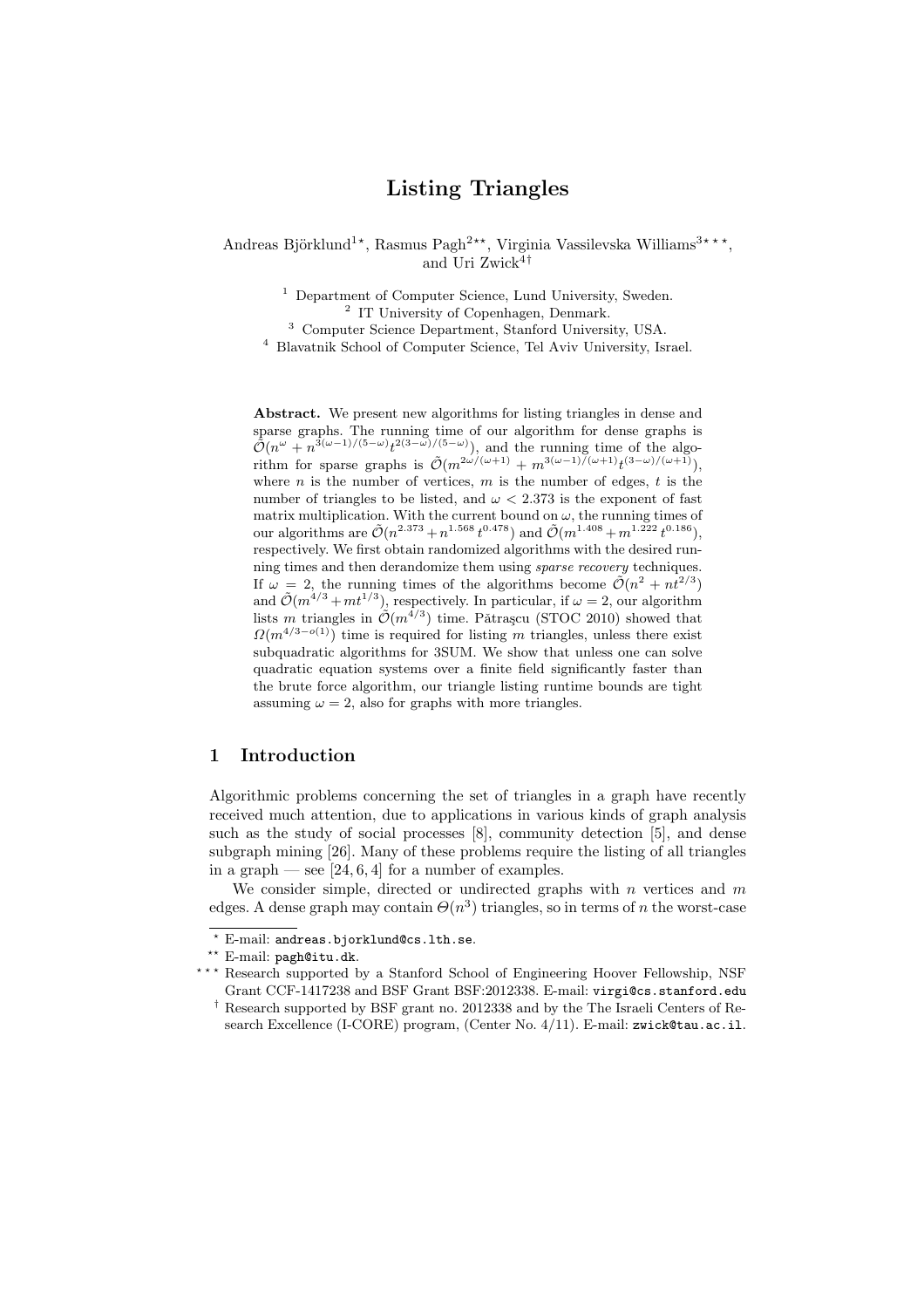complexity of the trivial cubic time algorithm is optimal. However, most graphs of interest are not dense. In 1978 Itai and Rodeh [13] obtained an algorithm for listing all triangles in  $\mathcal{O}(m^{3/2})$ , which is always an improvement over the naïve  $\mathcal{O}(n^3)$  algorithm. Their algorithm is optimal as a graph with m edges may contain  $\Omega(m^{3/2})$  triangles.

In this paper we consider *output sensitive* algorithms for triangle listing, which run asymptotically faster when the number  $t$  of triangles is small, with no additional assumptions on the input graph. (For example, we do not consider running time bounds in terms of graph parameters such as arboricity.) Our approach is to combine known techniques for counting the number of triangles, using fast matrix multiplication, with algebraic and combinatorial techniques that allow us to compute the actual triangles. We initially obtain randomized algorithms which we then derandomize using sparse recovery techniques.

Since our focus is on constants in the exponents of running time, we use  $\tilde{\mathcal{O}}(\cdot)$ notation to suppress multiplicative factors of size  $n^{o(1)}$ . For dense graphs, our algorithm runs in  $\tilde{\mathcal{O}}\left(n^{\omega}+n^{3(\omega-1)/(5-\omega)}t^{2(3-\omega)/(5-\omega)}\right)$  time, where  $\omega < 2.373$ is the exponent of square matrix multiplication [27, 18]. For sparse graphs, our algorithm runs in  $\tilde{\mathcal{O}}(m^{2\omega/(\omega+1)} + m^{3(\omega-1)/(\omega+1)}t^{(3-\omega)/(\omega+1)})$  time. Under the assumption  $\omega = 2$  algorithms run in  $\tilde{\mathcal{O}}(n^3)$  and  $\tilde{\mathcal{O}}(m^{3/2})$  algorithms for every possible value of t. Our dense and sparse algorithms are inter-dependent. The dense algorithm performs a sparsifying steps and calls the dense algorithm, while the sparse algorithm performs a densifying step and calls the dense algorithm.

Pǎtraşcu [23] has shown that listing m triangles in a graph with m edges requires time  $\Omega\left(m^{4/3-\epsilon}\right)$ , for every  $\varepsilon > 0$ , unless there exists an algorithm for 3SUM running in  $\mathcal{O}(n^{2-\delta})$  time, for some  $\delta > 0$ . Our algorithm lists m triangles in  $\tilde{\mathcal{O}}(m^{2\omega/(\omega+1)})$  time. With the current bound  $\omega < 2.373$ , our algorithm lists m triangles in  $\mathcal{O}(m^{1.408})$ . Interestingly, if  $\omega = 2$ , the running time becomes  $\tilde{\mathcal{O}}(m^{4/3})$ , essentially matching the conditional lower bound of Pătraşcu [23]. Significant improvements of the exponents in our results are therefore unlikely.

The best previously available algorithms for triangle listing that we are aware of are the  $\mathcal{O}(m^{3/2})$  algorithm of Itai and Rodeh [13], from which it is also easy to obtain an  $\tilde{\mathcal{O}}(n^{\omega} + \min(n^3, nt, t^{3/2}))$  algorithm, and an  $\mathcal{O}(t^{1-\omega/3}n^{\omega})$ -time algorithm that follows from a reduction by Williams and Williams [28, Corollary G.1] from triangle listing to triangle detection. The running times obtained by our algorithms improve upon both of the aforementioned prior results for all values of t.

#### 1.1 Related work

Figure 1 compares the results described above, focusing on worst-case time complexity. For completeness we now describe some other related work that is not directly comparable to our results.

Quite a bit of work has been done on triangle listing algorithms that perform well on real-life graphs. The paper of Schank and Wagner [24] contains a good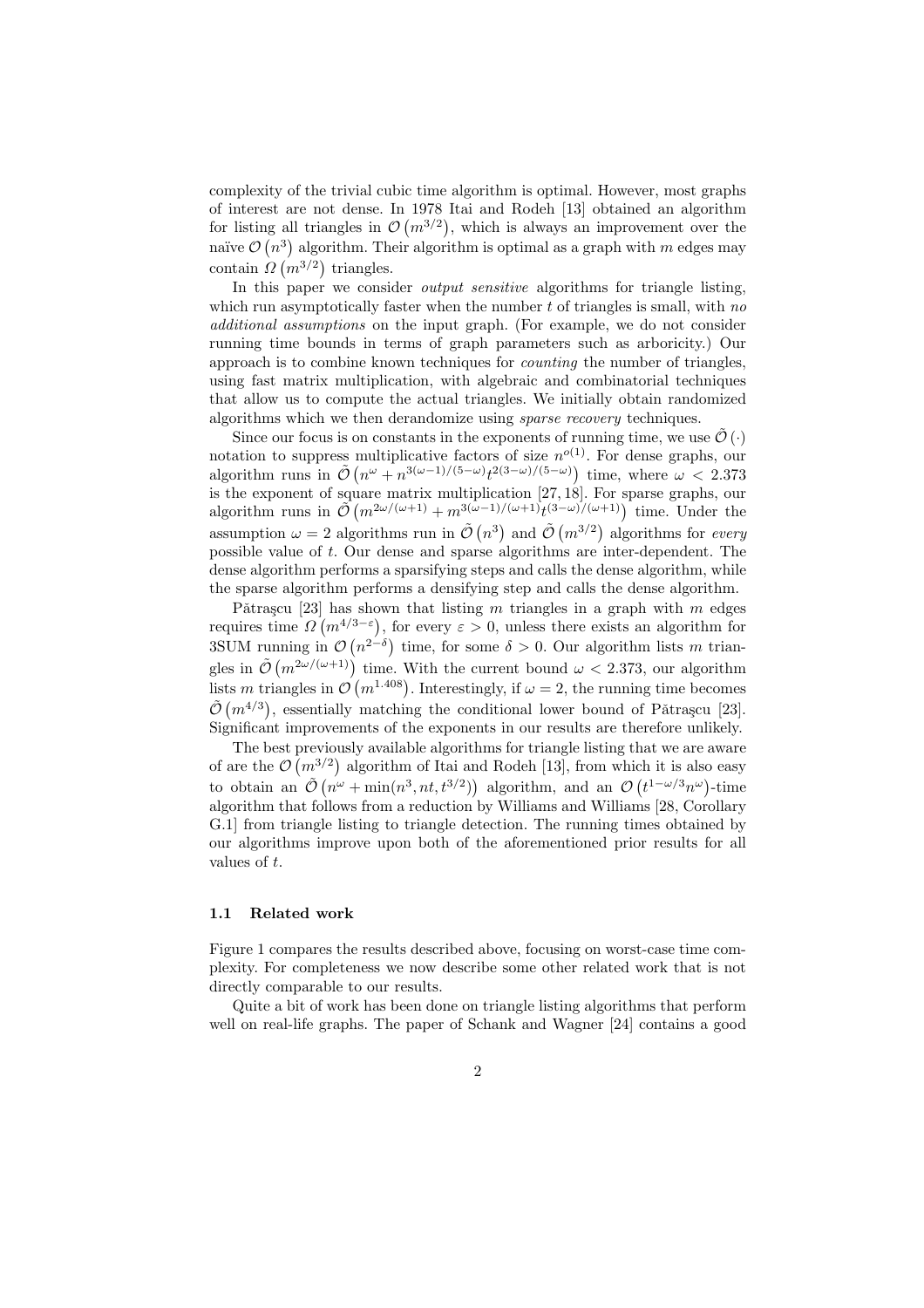| Reference                  | Time bounds                                                                                                                                                                                                                                                                                                                                                                                                                      | If $\omega = 2$                                                     |
|----------------------------|----------------------------------------------------------------------------------------------------------------------------------------------------------------------------------------------------------------------------------------------------------------------------------------------------------------------------------------------------------------------------------------------------------------------------------|---------------------------------------------------------------------|
| Itai and Rodeh [13]        | $\tilde{\mathcal{O}}\left(n^{\omega} + \min(n^3, nt, t^{3/2})\right)$<br>$\mathcal{O}(m^{3/2})$                                                                                                                                                                                                                                                                                                                                  | $\left \tilde{\mathcal{O}}\left(n^2+\min(nt,t^{3/2})\right)\right $ |
| Williams and Williams [28] | $\tilde{\mathcal{O}}\left(n^{\omega}t^{1-\omega/3}\right)$                                                                                                                                                                                                                                                                                                                                                                       | $\tilde{\mathcal{O}}\left(n^2t^{1/3}\right)$                        |
| Pătrașcu [23]              | $\tilde{\Omega}(\min(m^{4/3},n^2,t^{4/3}))$ *                                                                                                                                                                                                                                                                                                                                                                                    |                                                                     |
| This paper                 | $\left \, \begin{array}{c}\tilde{\mathcal{O}}\left(n^\omega+n^{\frac{3(\omega-1)}{5-\omega}}t^{\frac{2(3-\omega)}{5-\omega}}\right)\\ \tilde{\mathcal{O}}\left(m^{\frac{2\omega}{\omega+1}}+m^{\frac{3(\omega-1)}{\omega+1}}t^{\frac{3-\omega}{\omega+1}}\right)\end{array}\right \, \left \, \begin{array}{c}\tilde{\mathcal{O}}\left(n^2+nt^{2/3}\right)\\ \tilde{\mathcal{O}}\left(m^{4/3}+mt^{1/3}\right)\end{array}\right.$ |                                                                     |

Fig. 1. Upper and (conditional) lower bounds for listing  $t$  triangles in a graph of  $n$ vertices and m edges. The results are stated in terms of the exponent  $\omega$  of square matrix multiplication, which is known to be below 2.373 [27]. All bounds hold are for worst-case graphs and hold for every choice of  $n, m, t \geq 1$ . The rightmost column highlights the upper bounds that would result if  $\omega = 2$ . The lower bound by Pǎtrascu marked by  $*$  relies on the assumption that 3SUM requires  $\tilde{\Omega}(n^2)$  time.

overview of various algorithms with  $\mathcal{O}(m^{3/2})$  worst-case running time, and investigates how well these algorithms perform on graphs from various application areas, often running much faster than the worst-case analysis would suggest. One algorithm that is often able to beat the worst-case bound is based on enumerating a set of 2-paths where the degree of the middle vertex is no larger than the degrees of the start and end vertices (this is a simplified version of nodeiterator-core from [24]). Recently, Berry et al. [4] gave a theoretical explanation why triangle listing is fast for most graphs, even for graphs with a skewed degree distribution, by studying a class of random graphs.

Recently many authors have studied triangle counting and listing algorithms for massive graphs, using either external memory [10, 20] or the MapReduce framework for distributed computation [1]. However, for worst-case graphs these algorithms all use  $\Omega(m^{3/2})$  time, even when the number of triangles is zero.

As mentioned above, Pǎtrascu [23] showed a link between triangle listing and the time complexity of 3SUM. Jafargholi and Viola [14] further investigated this connection, showing that surprising algorithms for 3SUM would lead to surprising algorithms for triangle listing.

Alon, Yuster, and Zwick [2] show how to efficiently detect the presence of small subgraphs in sparse graphs. For triangles they achieve a time bound of  $\mathcal{O}(m^{2\omega/(\omega+1)})$ , and the algorithm even allows *counting* the number of triangles. The algorithm consists of a densification step that enumerates all 2-paths (i.e., paths with two edges) through vertices with degree at most  $\Delta$ , for a parameter  $\Delta$ . In this way all triangles that contain a vertex of degree at most  $\Delta$  are found. The number of triangles within the set of vertices of degree larger than  $\Delta$  is found by squaring the adjacency matrix, which for every pair of vertices gives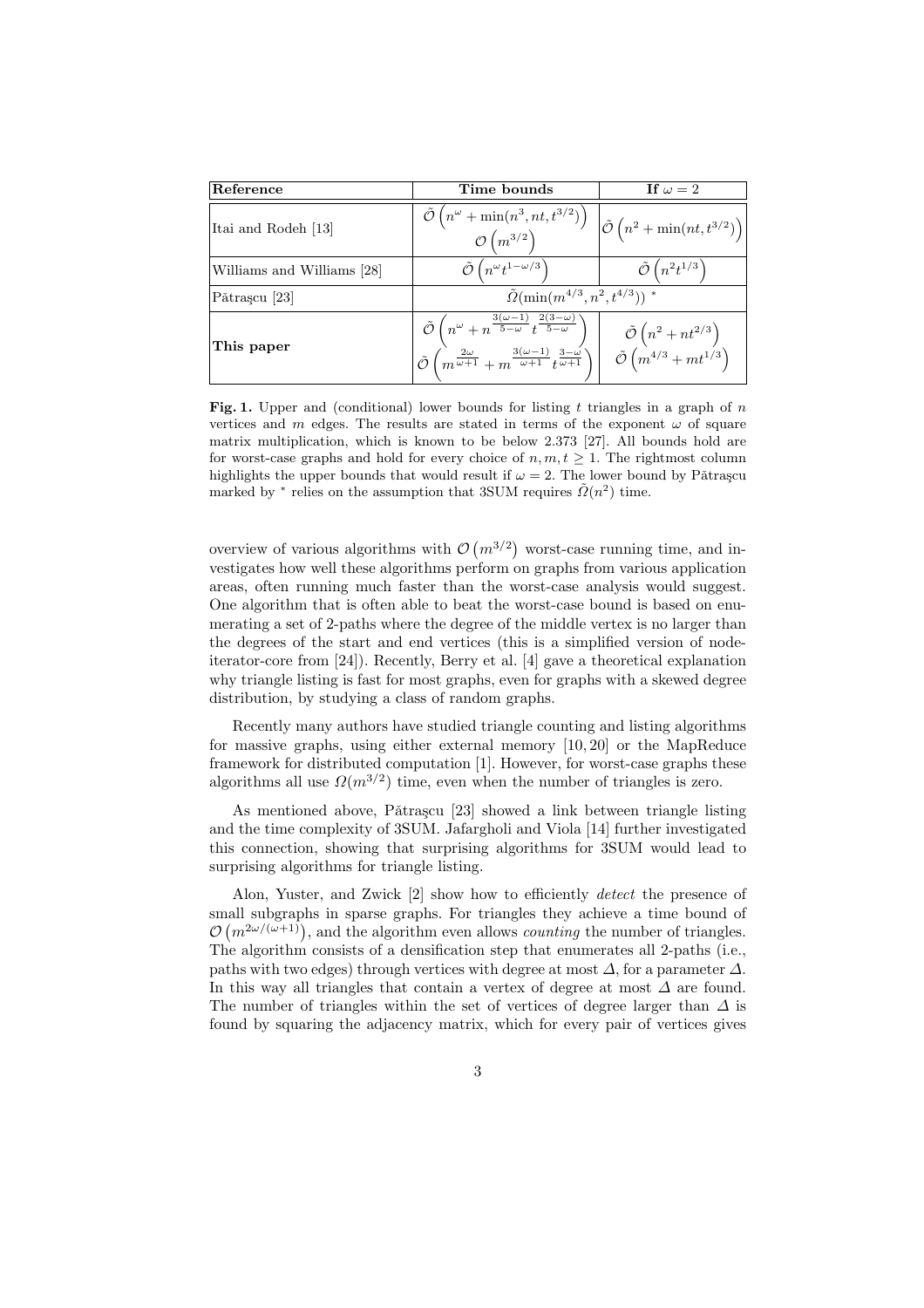the number of 2-paths that connect them. Summing over all edges we get the number of triangles multiplied by 3.

Many authors have given efficient algorithms for approximately counting the number of triangles in a graph, see e.g. [16] and its references. Most of these derive an estimator by some kind of sampling followed by an exact triangle counting algorithm.

#### 1.2 Our contributions

Our central contribution is a randomized algorithm that lists (with high probability) all triangles in a graph by alternating two procedures:

- Densifying: Eliminate vertices of low degrees by enumerating all 2-paths going through them, and
- Sparsifiying: Eliminate edges that are part of few triangles by reporting all such triangles using sparse signal recovery techniques.

We can derandomize the algorithm at a cost of a factor  $n^{o(1)}$  in the running time by using known *explicit* constructions from the sparse signal recovery literature. Let  $\omega$  denote the exponent of square matrix multiplication. In section 3 we show:

Theorem 1 There exists a deterministic algorithm that lists all t triangles in a graph of n vertices in time  $\tilde{\mathcal{O}}\left(n^{\omega}+n^{3(\omega-1)/(5-\omega)}t^{2(3-\omega)/(5-\omega)}\right)$ .

With the bound  $\omega < 2.373$  [27] we get a time bound of  $\mathcal{O}(n^{2.373} + n^{1.568} t^{0.478})$ . In section 3 we also derive the following theorem:

Theorem 2 There exists a deterministic algorithm that lists all t triangles in a graph of m edges in time  $\tilde{\mathcal{O}}\left(m^{2\omega/(\omega+1)}+m^{3(\omega-1)/(\omega+1)}t^{(3-\omega)/(\omega+1)}\right)$ .

Using the bound on  $\omega$  as above we get:  $\mathcal{O}(m^{1.408} + m^{1.222} t^{0.186})$ . In particular, listing m triangles in a graph of m edges can be done in time  $\mathcal{O}(m^{1.408})$ .

We note that if  $\omega = 2$  the time complexity for listing m triangles reduces to  $\tilde{\mathcal{O}}(m^{4/3})$ , meeting the conditional lower bound of [23] based on hardness of 3SUM. In section 6 we show that unless another seemingly difficult problem has faster algorithms, namely quadratic systems of equations (QES), our two runtime bounds are tight also for graphs with more triangles.

QES is defined as follows. Let  $F$  be a finite field and  $|F|$  its number of elements. A quadratic equation system over  $F<sup>l</sup>$  is a set of k quadratic equations in  $l$  variables over  $F$ . It is easy to see that QES is NP-complete, as for instance NAESAT easily reduces to it with one equation per clause already over  $F =$  $GF(2)$ , and it is a polynomial time task to verify a purported solution.

QES is a well-studied problem. The assumption that QES is intractable even on average has been used to design several important cryptosystems (e.g. [17, 21]). A faster algorithm for QES would help attack these. Some algorithms that work well in practice have been designed (see e.g.  $[15, 7]$ ), though in the worst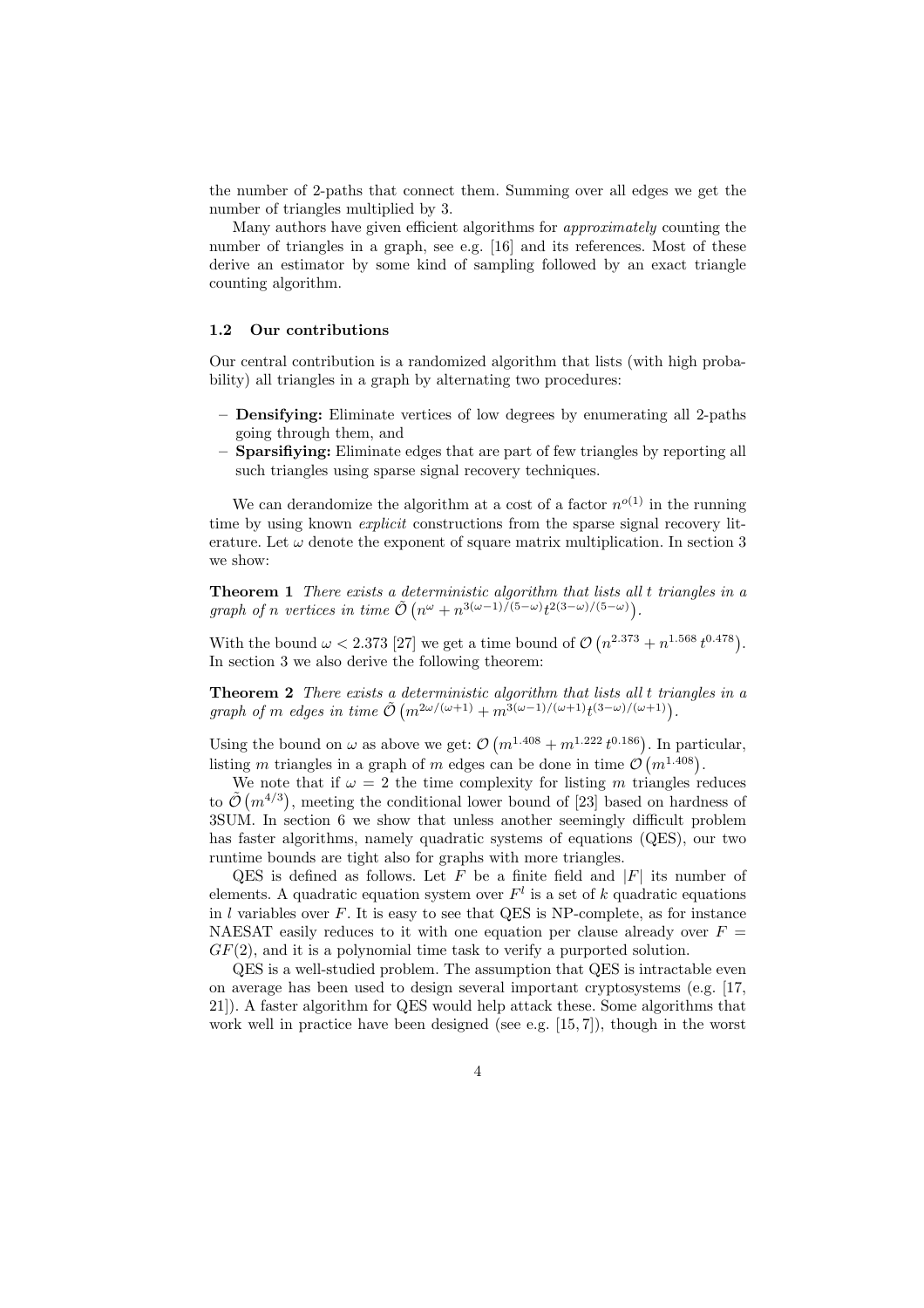case, these do not improve over the exhaustive search  $|F|^l$  poly $(l, k)$  time algorithm. It is a big open problem whether one can obtain a substantial improvement (of the form  $|F|^{(1-\varepsilon)l}$  for some  $\varepsilon > 0$ ) over exhaustive search for QES. We show that if one could improve upon our triangle listing algorithms (and  $\omega = 2$ ), then QES does indeed have faster algorithms over any F.

**Theorem 3** Suppose that for some  $\epsilon_1 \geq 0$ ,  $\epsilon_2 \geq 0$  with  $\epsilon_1 + \epsilon_2 > 0$ , there exists an algorithm that lists all t triangles in an m-edge graph in  $O(m^{1-\epsilon_1}t^{(1-\epsilon_2)/3})$ time or in an n-vertex graph in  $O(n^{1-\epsilon_1}t^{(1-\epsilon_2)2/3})$  time. Then, for any finite field F, there exists an  $|F|^{(1-\delta)l}$  poly $(l,k)$  time algorithm for  $\delta > 0$  that solves *l*-variate quadratic equation systems with  $k$  equations over  $F^l$ .

The hardness of QES was first used as an assumption to base lower bounds on by Vassilevska and Williams [25] who showed that a fast enough algorithm for determining whether an undirected graph with edge weights from some field F has a k-clique of total weight 0 (over  $F$ ) would imply a faster than exhaustive search algorithm for QES. In spirit, the proof of Theorem ?? is similar to the proof in [25].

## 2 Listing light triangles

Let  $\Lambda$  be a parameter. We say that an edge is  $\Lambda$ -light, or just light, if it participates in at most  $\Lambda$  triangles, otherwise, it is said to be  $\Lambda$ -heavy. A triangle is  $\Lambda$ -light if at least one of the edges participating in it is light, otherwise it is Λ-heavy. In this section we describe a simple randomized algorithm for listing all Λ-light triangles with high probability. This algorithm is used as a building block by our algorithms for listing all triangles in dense and sparse graphs.

We include this simple randomized algorithm for completeness. The ideas behind it have been used before, for instance by Gasieniec et al. [9] who, building upon work of Aumann et al.  $[3]$  showed how to find k witnesses for Boolean matrix multiplication in  $\tilde{\mathcal{O}}\left(n^2k + n^{\omega}k^{(3-\omega-\alpha)/(1-\alpha)}\right)$  time. In Section 4 we describe a novel deterministic version of the algorithm described in this section using sparse recovery techniques.

**Theorem 4** Let  $G = (V, E)$  be a graph on n vertices and let  $1 \leq A \leq n$ . Then, all  $\Lambda$ -light triangles in  $G$  can be found in  $\tilde{\mathcal{O}}(\eta^{\omega} \Lambda^{3-\omega})$  time, with high probability.

*Proof.* We assume, without loss of generality, that  $V = [n] = \{1, 2, \ldots, n\}$ . Let A be the adjacency matrix of the graph. Let  $\bar{A}$  be the matrix A in which all the 1s in the k-th column of A are replaced by k, for  $k \in [n]$ . Let  $S \subseteq V$ , let  $A[*, S]$ denote the matrix obtained from A by selecting the columns whose indices belong to S. Similarly, let  $A[S, *]$  denote the matrix obtained by selecting the rows of A whose indices belong to S. The rectangular Boolean product  $A[*, S]A[S, *]$  tells us, for every  $i, j \in [n]$ , whether there is a path of length 2 from i to j that passes through a vertex of S. If there is only one such 2-path, then the  $(i, j)$ -th entry of the product  $\bar{A}[*, S]A[S, *]$  identifies the k for which  $(i, k), (k, j) \in E$ .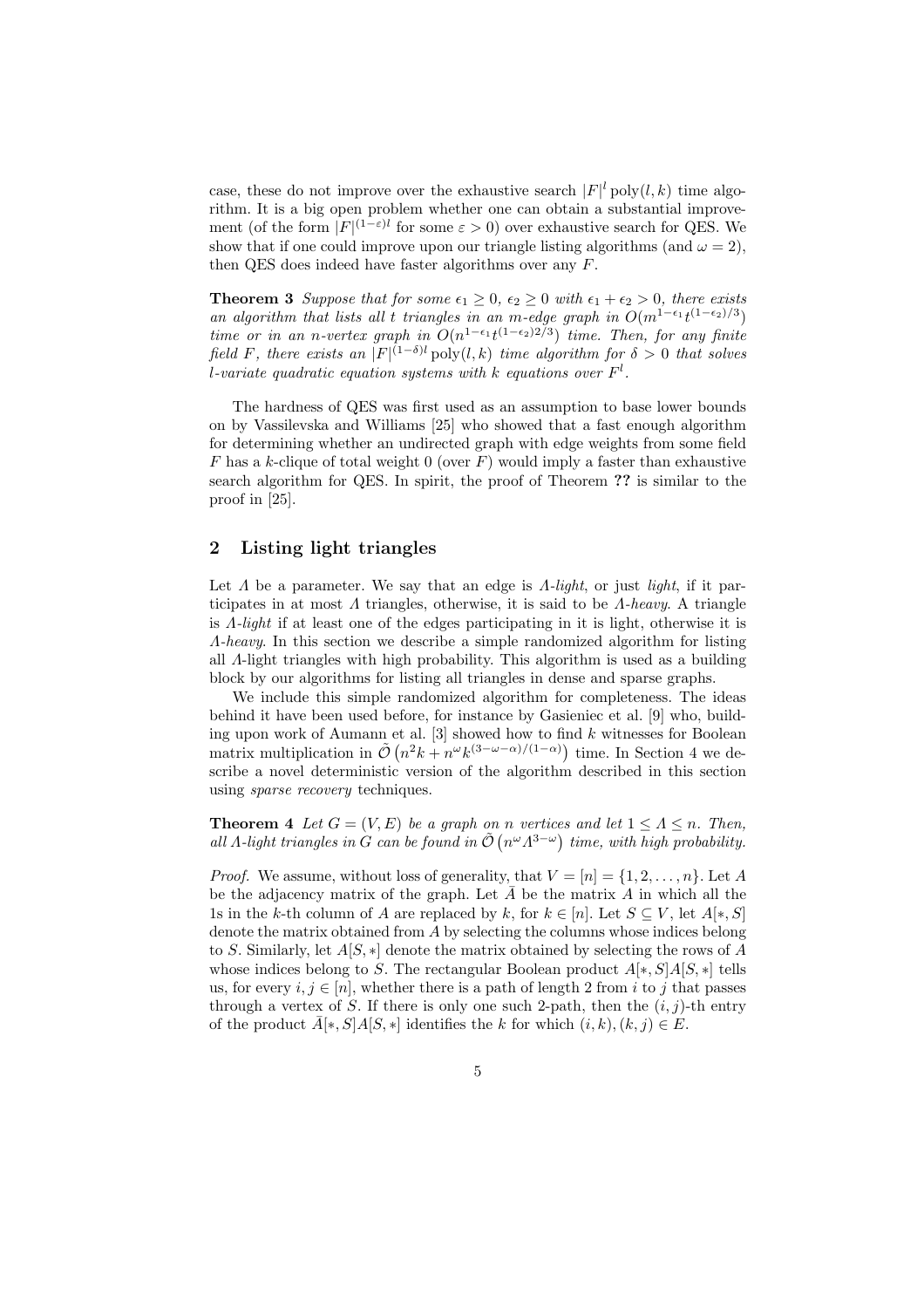Suppose now that  $(i, j) \in E$  is a *Λ*-light edge, and let  $T_{i,j} = \{k \in V \mid$  $(i, k), (k, j) \in E$  be the set of 'mid-points' of the triangles passing through the edge  $(i, j)$ . Note that  $|T_{i,j}| \leq \Lambda$ . Let S be a random subset of V of size  $n/\Lambda$ . Let  $k \in T_{i,j}$ . The probability that  $|S \cap T_{i,j}| = 1$  is at least  $\frac{1}{A}(1 - \frac{1}{A})^{A-1} \ge \frac{1}{eA}$ . Thus, if we choose  $\mathcal{O}(A \log n)$  random subsets of size  $n/A$ , we can, with high probability, identify all light triangles.

As each product  $A[*, S]A[S, *]$  and  $\overline{A}[*, S]A[S, *]$ , where  $|S| = n/A$ , can be computed in  $\tilde{O}(n^2(n/\Lambda)^{\omega-2})$  (by decomposing each rectangular matrix product into square matrix products), the  $\mathcal{O}(A \log n)$  products could all be computed in  $\tilde{O}(n^{\omega} \tilde{\Lambda}^{3-\omega})$  time.  $\Box$ 

It is not difficult to convert the algorithm into a Las Vegas algorithm whose expected running time is  $\tilde{O}(n^{\omega} \Lambda^{3-\omega})$ . The idea is to check that each reported triangle exists, and check for each edge that the number of triangles reported is correct (by comparing to the number of 2-paths connecting its end points). As pointed out by [9], using fast rectangular matrix multiplication [11, 19], one can improve the running time of Theorem 4 to  $\tilde{\mathcal{O}}\left(n^{\omega} \Lambda^{(3-\alpha-\omega)/(1-\alpha)}+A n^2\right) \leq$  $\tilde{\mathcal{O}}\left(\Lambda n^2 + n^{2.373}\Lambda^{0.464}\right)$ . Here  $\alpha > 0.303$  is the largest constant such that  $n \times$  $n^{\alpha}$  by  $n^{\alpha} \times n$  matrices can be multiplied in  $\tilde{\mathcal{O}}(n^2)$  time. This implies slight improvements of the time bounds in Theorems 1 and 2.

#### 3 Listing all triangles

We next describe two algorithms for listing all triangles in dense and sparse graphs that use each other as subroutines. We let  $Dense(n, t)$  be the algorithm for listing all triangles in a graph on  $n$  vertices containing at most  $t$  triangles, and use  $D(n, t)$  to denote the running time of Dense  $(n, t)$ . Similarly, we let Sparse  $(m, t)$  be the algorithm for listing all triangles in a graph with m edges (we assume that the graph has no isolated vertices to make m a proper bound on the size of the graph) containing at most t triangles, and let  $S(m, t)$  denote the running time of  $Sparse(m, t)$ . We assume that these algorithms receive an upper bound t on the number of triangles in the input graph. This upper bound can be computed before calling our algorithms, either in  $\tilde{\mathcal{O}}(n^{\omega})$  time, or in  $\mathcal{O}(m^{2\omega/(\omega+1)})$  time [2].

Sparse  $(m, t)$  works as follows. It chooses a parameter  $\Delta$  depending on m and t. Vertices of degree at most  $\Delta$  are said to be *low* degree vertices. Vertices of degree greater than  $\Delta$  are said to be *high* degree. The algorithm starts by finding all triangles that contain a low degree vertex. This can be easily done in  $\mathcal{O}(m\Delta)$  time by examining for every edge incident on a low degree vertex x, the length 2-paths formed by taking another edge out of  $x$ . Once this is done we can remove all edges incident to low degree vertices. If no edges remain we stop — otherwise, all remaining triangles, i.e., triangles that only include high degree vertices can now be found by a call to Dense  $(2m/\Delta, t)$ , as there are at most  $2m/\Delta$  high degree vertices. Thus, ignoring constant factors,

$$
S(m,t) \leq m\Delta + D(2m/\Delta, t) \tag{1}
$$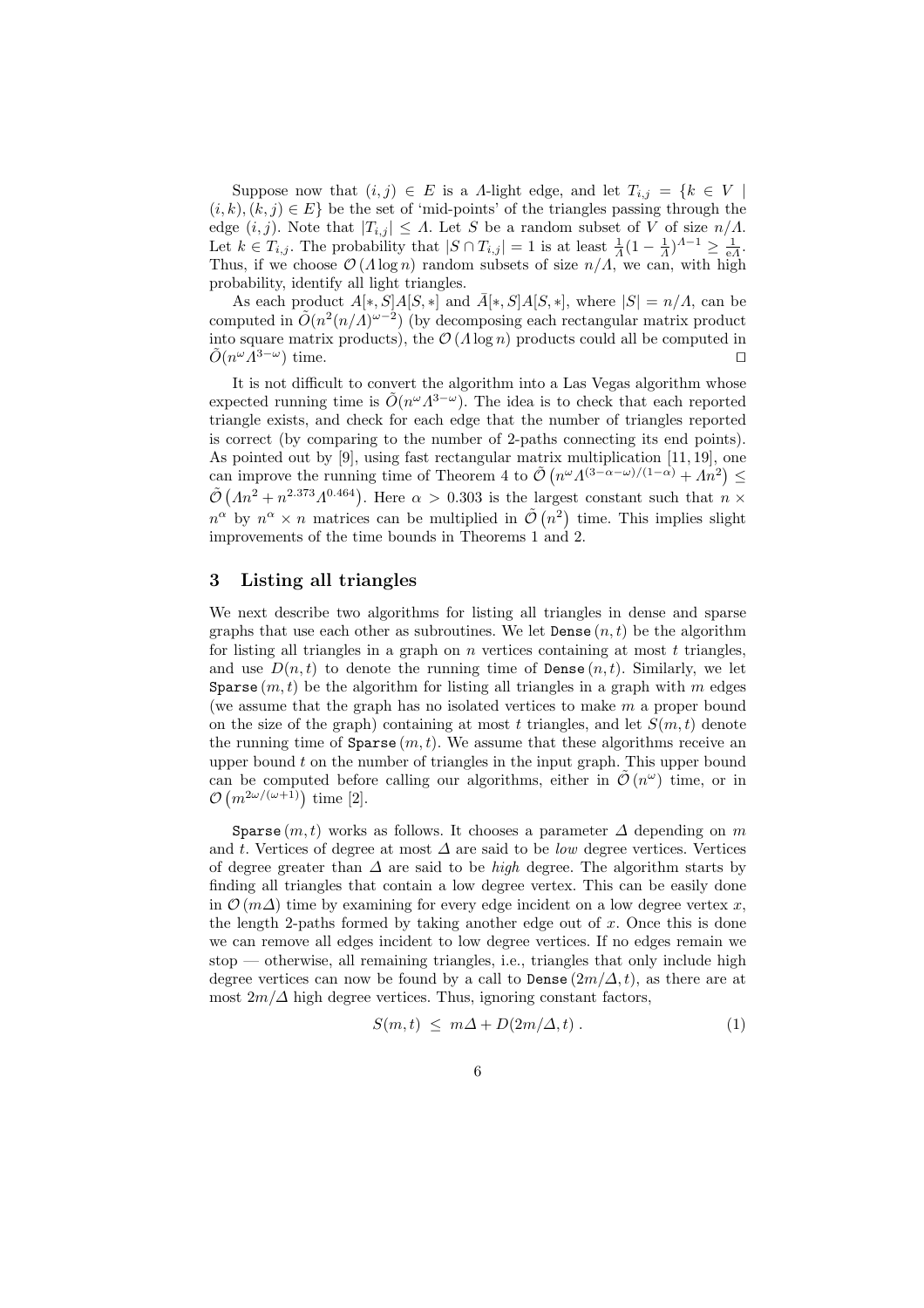Dense  $(n, t)$  works as follows. If  $n < 3$ , it returns no triangles. Otherwise, it chooses a parameter  $\Lambda$  depending on  $n$  and  $t$ . It then finds all  $\Lambda$ -light triangles in  $\tilde{\mathcal{O}}(n^{\omega} \Lambda^{3-\omega})$  time by Theorem 4 (or its deterministic version from Section 4). Once this is done we can remove all Λ-light edges. If no edges remain we stop — otherwise, as there can be at most  $3t/A$  Λ-heavy edges, all Λ-heavy triangles can be found by a call to Sparse  $(3t/A, t)$ . Thus, ignoring  $n^{o(1)}$  factors,

$$
D(n,t) \leq n^{\omega} \Lambda^{3-\omega} + S(3t/\Lambda, t) \,. \tag{2}
$$

.

To analyze the running times of the two algorithms we set

$$
\Lambda = \lceil \max(3, 6n^{-(\omega+1)/(5-\omega)} t^{2/(5-\omega)}) \rceil, \text{ and}
$$

$$
\Delta = \lceil 2 \max(m^{(\omega-1)/(\omega+1)}, m^{2(\omega-2)/(\omega+1)} t^{(3-\omega)/(\omega+1)}) \rceil.
$$

Suppose first that  $t \geq m$ . Notice that since we never change t and the number of edges never increases over the recursive calls, if we ever have  $t \geq m$ , we have  $t \geq m$  in all subsequent calls. We get

$$
\varDelta=2m^{2(\omega-2)/(\omega+1)}t^{(3-\omega)/(\omega+1)},\;m\varDelta=2m^{3(\omega-1)/(\omega+1)}t^{(3-\omega)/(\omega+1)}
$$

Consider the first recursive call to the dense algorithm, and suppose that it was called on *n* nodes, where we know that  $n \leq 2m/\Delta$ . We get the following:

$$
n \le 2m/\Delta = m^{(5-\omega)/(\omega+1)} t^{-(3-\omega)/(\omega+1)}.
$$

$$
n^{(\omega+1)/2} \le (2m/\Delta)^{(\omega+1)/2} = \left(\frac{m^{(5-\omega)/(\omega+1)}}{t^{(3-\omega)/(\omega+1)}}\right)^{(\omega+1)/2} = t \cdot (m/t)^{(5-\omega)/2}.
$$

Thus,  $t/n^{(\omega+1)/2} \ge (t/m)^{(5-\omega)/2}$  which is  $\ge 1$  when  $t \ge m$ , and since  $\Lambda =$  $\max\{3,6(t/n^{(\omega+1)/2})^{2/(5-\omega)}\}$ , we get that

$$
\Lambda = 6(t/n^{(\omega+1)/2})^{2/(5-\omega)} \ge 6t/m.
$$

We now get:

$$
n^{\omega} \Lambda^{3-\omega} = 6^{3-\omega} n^{3(\omega-1)/(5-\omega)} t^{2(3-\omega)/(5-\omega)}
$$
  
\n
$$
\leq 6^{3-\omega} (2m/\Delta)^{3(\omega-1)/(5-\omega)} t^{2(3-\omega)/(5-\omega)}
$$
  
\n
$$
= 6^{3-\omega} m^{3(\omega-1)/(\omega+1)} t^{(3-\omega)/(\omega+1)}.
$$
\n(3)

Since  $\Lambda \geq 6t/m$ , we get that  $3t/\Lambda \leq m/2$ , and hence  $S(3t/\Lambda, t) \leq S(m/2, t)$ . By Eq. 1 and Eq. 2 we have

$$
S(m,t) \leq m\Delta + n^{\omega} \Lambda^{3-\omega} + S(3t/\Lambda, t)
$$
  
\n
$$
\leq (2 + 6^{3-\omega}) m^{3(\omega-1)/(\omega+1)} t^{(3-\omega)/(\omega+1)} + S(m/2, t)
$$
  
\n
$$
\leq \sum_{i=1}^{\lceil \log m \rceil} (2 + 6^{3-\omega}) (m/2^i)^{3(\omega-1)/(\omega+1)} t^{(3-\omega)/(\omega+1)}
$$
  
\n
$$
\in \mathcal{O}\left(m^{3(\omega-1)/(\omega+1)} t^{(3-\omega)/(\omega+1)}\right).
$$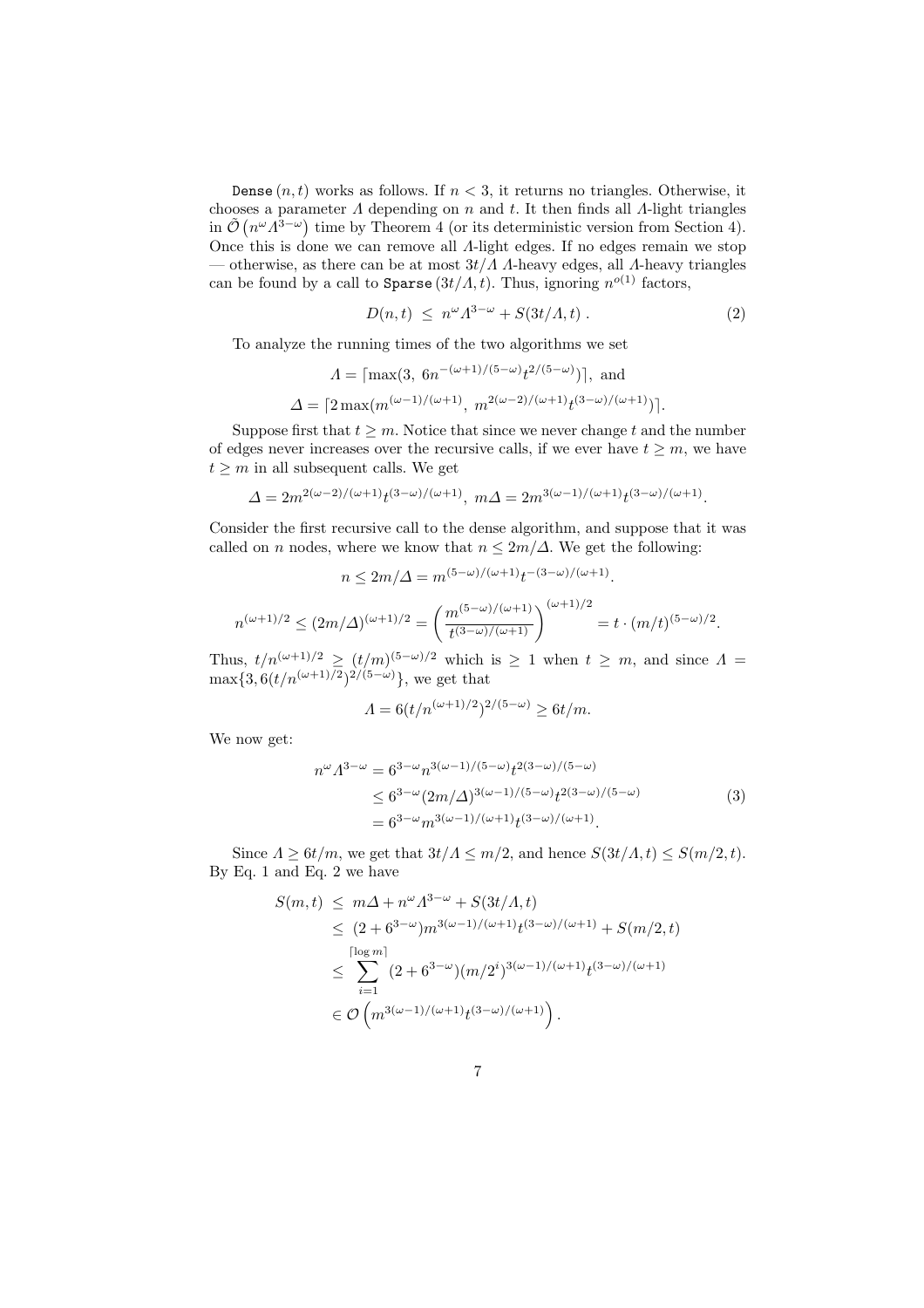Next assume  $t < m$ . We get  $\Delta = 2m^{(\omega-1)/(\omega+1)}$ . By the above analysis we get that  $\Lambda \leq 6(t/m)^{(5-\omega)/2}$ , and so when  $t < m$ , we have  $3 \leq \Lambda \leq 6$ . We also have  $n \leq 2m/\Delta = m^{2/(\omega+1)}$ . By Eq. 1 and Eq. 2 we have

$$
S(m,t) \leq m\Delta + n^{\omega} \Lambda^{3-\omega} + S(3t/\Lambda, t)
$$
  
\n
$$
\leq (2 + 6^{3-\omega}) m^{2\omega/(\omega+1)} + S(t, t)
$$
  
\n
$$
\leq (2 + 6^{3-\omega}) m^{2\omega/(\omega+1)} + \mathcal{O}\left(t^{2\omega/(\omega+1)}\right)
$$
  
\n
$$
\in \mathcal{O}\left(m^{2\omega/(\omega+1)}\right).
$$

Once we have established the complexity of  $\texttt{Sparse}(m, t)$ , it is also easy to establish the complexity of Dense  $(n, t)$ . There are again two cases. If  $t \leq$  $n^{(\omega+1)/2}$ , then  $3 \leq \Lambda \leq 6$  and the running time is

$$
D(n,t) = \mathcal{O}(n^{\omega} + S(t,t)) = \mathcal{O}(n^{\omega}).
$$

If 
$$
t > n^{(\omega+1)/2}
$$
, then  $\Lambda = 6n^{-(\omega+1)/(5-\omega)}t^{2/(5-\omega)}$  and then  
\n
$$
D(n,t) \leq n^{3(\omega-1)/(5-\omega)}t^{2(3-\omega)/(5-\omega)} + S(3t/\Lambda, t)
$$
\n
$$
\leq (n^{3(\omega-1)}t^{2(3-\omega)})^{1/(5-\omega)} + S((t^{(3-\omega)}n^{(\omega+1)})^{1/(5-\omega)}, t)
$$
\n
$$
\leq (n^{3(\omega-1)}t^{2(3-\omega)})^{1/(5-\omega)} + (t^{3-\omega}n^{\omega+1})^{3(\omega-1)/((\omega+1)(5-\omega))}t^{(3-\omega)/(\omega+1)}
$$
\n
$$
= O\left(n^{3(\omega-1)/(5-\omega)}t^{2(3-\omega)/(5-\omega)}\right),
$$

as required.

## 4 Deterministic algorithm

Randomization was only used by the algorithm for listing light triangles.

We now proceed to show how to list all Λ-light triangles. This is achieved by computing, for every light edge, the list of at most  $\Lambda$  2-paths connecting its vertices. Each such list can be thought of as a vector  $x \in \{0,1\}^n$  with at most  $\Lambda$ 1s, corresponding to the connecting nodes. Let  $P_A$  denote the set of such vectors that we would like to compute.

To this end we make use of a *sparse recovery* matrix  $T$  with the following properties, for some function  $f(n) = n^{o(1)}$ :

- T has  $d = \Theta(\Lambda f(n))$  rows.
- The number of non-zero entries in T is at most  $nf(n)$ .
- For every  $x \in P_A$ , we can compute x from Tx in time  $\mathcal{O}(Af(n))$ .

Random sparse 0-1 matrices are known to have these properties with high probability for  $f(n) = (\log n)^{\mathcal{O}(1)}$  (see e.g. [22] for an overview of such constructions), and there also exist explicit, deterministic constructions with  $f(n) = n^{o(1)}$  [12]. Let  $D_i$  denote the *diagonal* matrix where the j<sup>th</sup> entry along the diagonal is equal to  $T_{i,j}$ .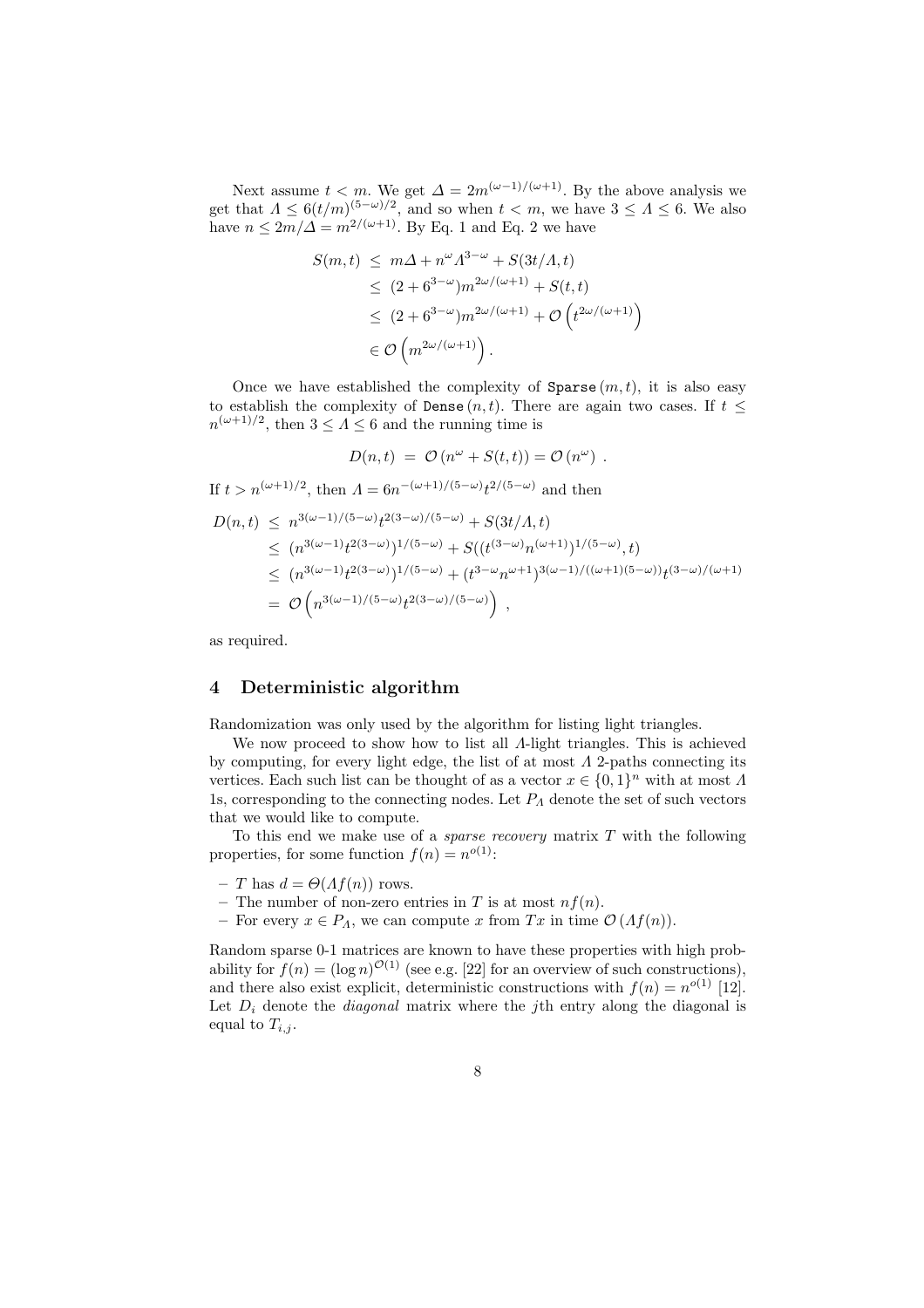Let A denote the adjacency matrix of the graph. To find all light triangles we compute, for  $i = 1, \ldots, d$ , the matrix product  $AD_iA$ . If  $D_i$  has  $n_i$  non-zero entries, this reduces to an n-by- $n_i$  times  $n_i$ -by-n matrix product. For every  $x \in$  $P_A$  this gives us the vector  $Tx$ . Specifically, if x is the set of vertices connecting vertices a and b,  $(Tx)_{i} = (AD_iA)_{a,b}$ . This means that we can recover each  $x \in P_A$ in time  $\mathcal{O}(Af(n)).$ 

The matrix product  $AD_iA$  can be decomposed into  $\mathcal{O}((n/n_i)^2)$  square matrix products, each taking time  $\mathcal{O}(n_i^{\omega})$ . By choice of T we have  $\sum_i n_i \leq df(n)$ . So the time for computing all  $d$  matrix products is bounded by a constant times

$$
\sum_{i=1}^d n^2 n_i^{\omega-2} \le dn^2 \left(\sum_{i=1}^d n_i/d\right)^{\omega-2} \le dn^2 (nf(n)/d)^{\omega-2} = n^{\omega} \Lambda^{3-\omega} f(n)^{\omega-1} .
$$

The first inequality uses Jensen's inequality and the fact that  $n_i^{\omega-2}$  is concave (since  $\omega - 2 \in [0, 1]$ ). The second inequality uses our bounds on d and  $\sum_i n_i$ . Similarly to our randomized algorithm, the deterministic algorithm can be improved to have runtime  $\tilde{\mathcal{O}}\left(n^{\omega} \tilde{\Lambda}^{(3-\alpha-\omega)/(1-\alpha)} + \Lambda n^2\right)$  using rectangular matrix multiplication.

#### 5 Listing some triangles

If a graph contains  $T$  triangles and we are only required to list  $t$  of them, then an improved running time can be obtained as follows. First assume that the given graph is tripartite by creating three copies of each vertex  $v, v_I$  in partition I,  $v_J$ in partition J and  $v_K$  in partition K. Then each edge  $(u, v)$  appears 6 times, once for each pair of copies of  $u$  and  $v$  in different partitions. Each triangle appears  $6$ times as well, so it suffices to list 6t triangles in this new graph. Suppose now that we want to list t triangles in a tripartite graph with  $T > t$  triangles. We design a recursive algorithm as follows. Split  $I, J, K$  into 2 parts of  $n/2$  nodes each,  $I_1, I_2, J_1, J_2, K_1, K_2$ . Count the triangles in each of the 8 subgraphs induced by  $I_i \cup J_j \cup K_k$ , and recurse on the part that has the most triangles. At some point, the number of triangles in the part  $I_i \cup J_j \cup K_k$  with most triangles will be  $\lt t$ , and at this point we no longer recurse, but use our triangle listing algorithm on the current subgraph  $G'$ . We know that when we recursed on  $G'$ , it had at least t triangles, but since each of the 8 triples of subgraphs of  $G'$  have  $\lt t$ , then  $G'$ has  $< 8t$  triangles. Consider now the number of nodes of  $G'$ . Suppose that it is  $3n/2<sup>j</sup>$  for some j, and we have done j recursive steps to find G'. In each step the number of triangles goes down by at most a factor of  $8$ , so  $G'$  has at least  $T/8^j$  triangles. Yet, G' has  $< 8t$  triangles, and hence  $8^{j+1} > T/t$ , and hence the number of nodes in G' is  $O(n/(T/t)^{1/3})$ . We thus get a running time of

$$
\tilde{\mathcal{O}}\left(n^{\omega}+\left(\left(\frac{t}{T}\right)^{1/3}n\right)^{3(\omega-1)/(5-\omega)}t^{2(3-\omega)/(5-\omega)}\right).
$$

Using a similar idea, combined with an approach from [14], we can also get an improvement for sparse graphs (in terms of  $m$ ).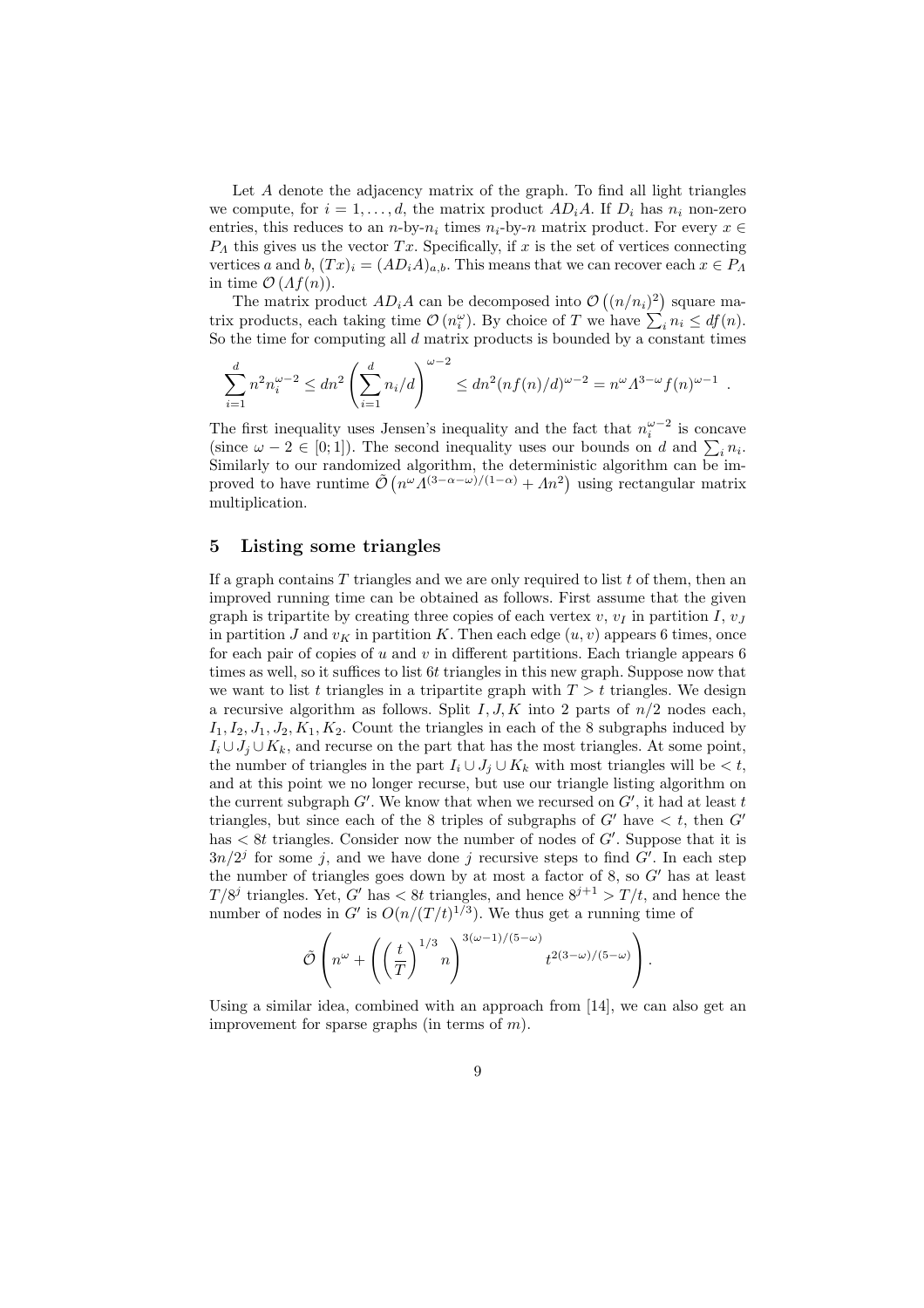#### 6 Consequences of faster triangle listing

In this section we prove Theorem 3. We show that if one could improve upon our triangle listing algorithms (and  $\omega = 2$ ), then QES does indeed have faster algorithms over any F.

Let F be a finite field and  $q = |F|$  its number of elements. Assume that there is no  $q^{(1-\epsilon_3)l}$  poly $(l, k)$  time algorithm for any  $\epsilon_3 > 0$  that solves *l*-variate QES on  $k$  equations. Given an instance to QES on  $l$  variables with  $k$  equations  $x'Q_ix + E_ix + S_i = 0$  over F, where  $Q_i$  are  $l \times l$  matrices,  $E_i$  are  $1 \times l$  vectors, and  $S_i$  are scalars, we will show how one can use triangle listing to solve it. Much as Pǎtrașcu [23] did for 3SUM, we use hashing as a filter to find the solutions to QES. We construct h hashed projections of the equations  $x'A_ix + B_ix + C_i = 0$ for  $i = 1, 2, \ldots, h$  where

$$
A_i = \sum_{j=1}^k R_i(j)Q_j, \qquad B_i = \sum_{j=1}^k R_i(j)E_j, \qquad C_i = \sum_{j=1}^k R_i(j)S_j
$$

for a random  $R_i \in F^k$  (for a vector R we write  $R(j)$  to address its jth element). The hashed QES  $(A, B, C)$  has the following relations to the original QES:

- Every solution to  $(Q, E, S)$  is a solution also to  $(A, B, C)$ .
- Every non-solution to  $(Q, E, S)$  is a solution to  $(A, B, C)$  with prob.  $q^{-h}$ .

This means that if  $(Q, E, S)$  has s solutions,  $(A, B, C)$  has at most  $2 \cdot q^{l-h}$  + s solutions with probability at least 1/2 by the linearity of expectation and Markov's inequality. We can assume that  $s < q^{\epsilon_3 l}$  since if not we can use another algorithm in parallel that simply guesses an assignment and verifies it, which runs in expected time  $O(q^l/s)$ .

We next construct a graph G that has a triangle for each solution to  $(A, B, C)$ . Let a be a parameter to be fixed later. The vertex set is the union of three sets:

- $V_1$  has one vertex labeled  $(\phi_1)$  for each assignment  $\phi_1$  to the first  $l 2a$ variables, in total  $q^{l-2a}$  vertices.
- $V_2$  has one vertex labeled  $(\phi_2, H_2)$  for each combination of an assignment  $\phi_2$  to the next a variables  $x_{l-2a+1}, \ldots, x_{l-a}$  and a vector  $H_2$  in  $F^h$ , in total  $q^{a+h}$  vertices.
- $-\bar{V}_3$  has one vertex labeled  $(\phi_3, H_3)$  for each combination of an assignment  $\phi_3$ to the last a variables  $x_{l-a+1}, \ldots, x_l$  and a vector  $H_3$  in  $F^h$ , in total  $q^{a+h}$ vertices.

We let  $0_k$  denote the assignment of k variables to the value 0. The edges are:

– ( $\phi_1$ ) and ( $\phi_2$ ,  $H_2$ ) has an edge iff the assignments  $x = \phi_1 \phi_2 0_{l-a}$  and  $y =$  $\phi_1 0_{2a}$  to the variables give  $x'A_i x + B_i y + C_i = -H_2(i)$ , i.e. we consider the contribution where we use all quadratic terms associated with the vertices and the linear term associated with the first one. There are  $q^{l-a}$  edges.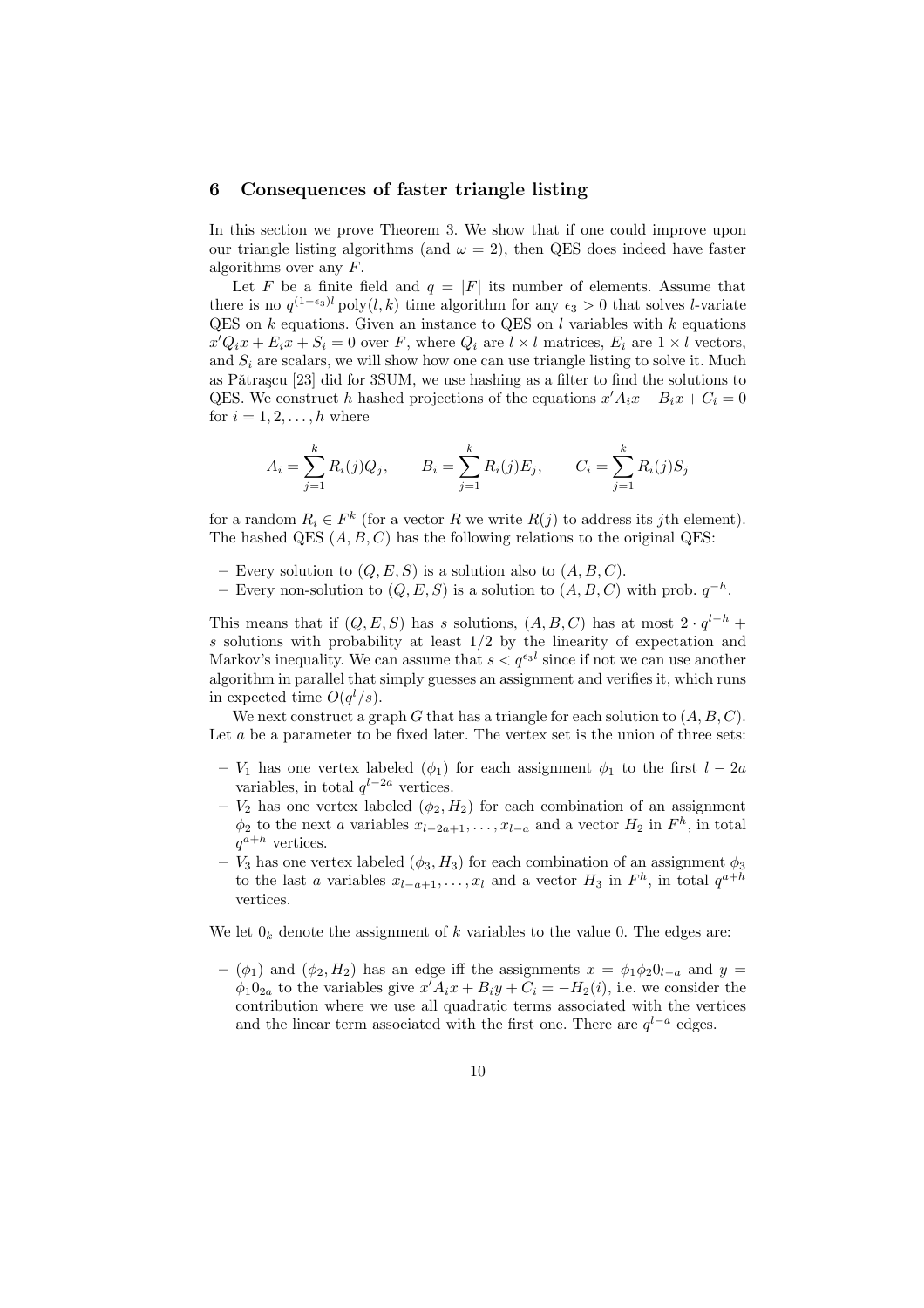- $(\phi_2, H_2)$  and  $(\phi_3, H_3)$  has an edge iff the assignments  $x = 0_{l-2a}\phi_2\phi_3$  and  $y = 0_{n-2a}\phi_2 0_a$  to the variables give  $x'A_i x + B_i y + C_i = H_2(i) - H_3(i)$ . There are  $q^{2a+h}$  edges.
- $(\phi_3, H_3)$  and  $(\phi_1)$  has an edge iff the assignments  $x = \phi_1 0_a \phi_3$  and  $y = 0_{n-a} \phi_3$ to the variables give  $x'A_ix + B_iy + C_i = H_3(i)$ . There are  $q^{2a+h}$  edges.

A triangle in the graph corresponds to a solution to  $(A, B, C)$  since on the left side we count each term exactly once, and on the right hand side  $H_2$  and  $H_3$ are counted twice with opposite signs and cancel.

We can use our triangle listing algorithm on  $G$  to solve  $(Q, E, S)$ : for each found triangle  $(\phi_1), (\phi_2, H_2), (\phi_3, H_3)$  we verify if  $x = \phi_1 \phi_2 \phi_3$  is also a solution to  $(Q, E, S)$ . To arrive at the lower bound, we note that the graph G has

 $- q^{l-2a} + 2 \cdot q^{a+h}$  vertices.  $- q^{l-a} + 2 \cdot q^{2a+h}$  edges.  $-2 \cdot q^{l-h} + s < 2 \cdot q^{l-h} + q^{\epsilon_3 l} < 2 \cdot q^{l-h+\epsilon_3 l}$  triangles with probability 1/2.

We set  $a = (l - h)/3$  to get  $m = 3 \cdot q^{2l/3 + h/3}$  and  $n = 3q^{l/3 + 2h/3}$ . By varying h we can control the number of triangles w.r.t.  $m$  and  $n$ .

Now assume there is a  $O(m^{1-\epsilon_1}t^{(1-\epsilon_2)/3})$  time algorithm for triangle listing for some  $t > m$ . With our bounds on m and t we get

$$
\mathcal{O}\left(q^{l-\epsilon_1(2l/3+h/3)-\epsilon_2(l/3-h/3+\epsilon_3l)+\epsilon_3l}\right)
$$

time. For small enough constant  $\epsilon_3$  we get a contradiction of the assumption of non-existence of any  $O(q^{(1-\epsilon_3)l})$  time algorithm for QES. If we instead assume a  $n^{1-\epsilon_1}t^{(1-\epsilon_2)2/3}$  time algorithm for triangle listing for some t, we get  $\mathcal{O}(q^{l-\epsilon_1(l/3+2h/3)-\epsilon_2(2l/3-2h/3+\epsilon_3l)+\epsilon_3l})$  time, also a contradiction.

Acknowledgement. We send our thanks to Mihai Pǎtraşcu with whom we first discussed the ideas leading to this paper. We thank Eric Price and Jelani Nelson for information on sparse recovery methods.

#### References

- 1. Foto N. Afrati, Dimitris Fotakis, and Jeffrey D. Ullman. Enumerating subgraph instances using Map-Reduce. Proc. IEEE International Conference on Data Engineering (ICDE), 0:62–73, 2013.
- 2. Noga Alon, Raphael Yuster, and Uri Zwick. Color-coding. J. ACM, 42(4):844–856, 1995.
- 3. Yonatan Aumann, Moshe Lewenstein, Noa Lewenstein, and Dekel Tsur. Finding witnesses by peeling. ACM Transactions on Algorithms, 7(2):24, 2011.
- 4. Jonathan Berry, Luke Fostvedt, Daniel Nordman, Cynthia Phillips, C. Seshadhri, and Alyson Wilson. Why do simple algorithms for triangle enumeration work in the real world? In Proc. Innovations in Theoretical Computer Science, 2014.
- 5. Jonathan W. Berry, Bruce Hendrickson, Randall A. LaViolette, and Cynthia A. Phillips. Tolerating the community detection resolution limit with edge weighting. Phys. Rev. E, 83:056119, May 2011.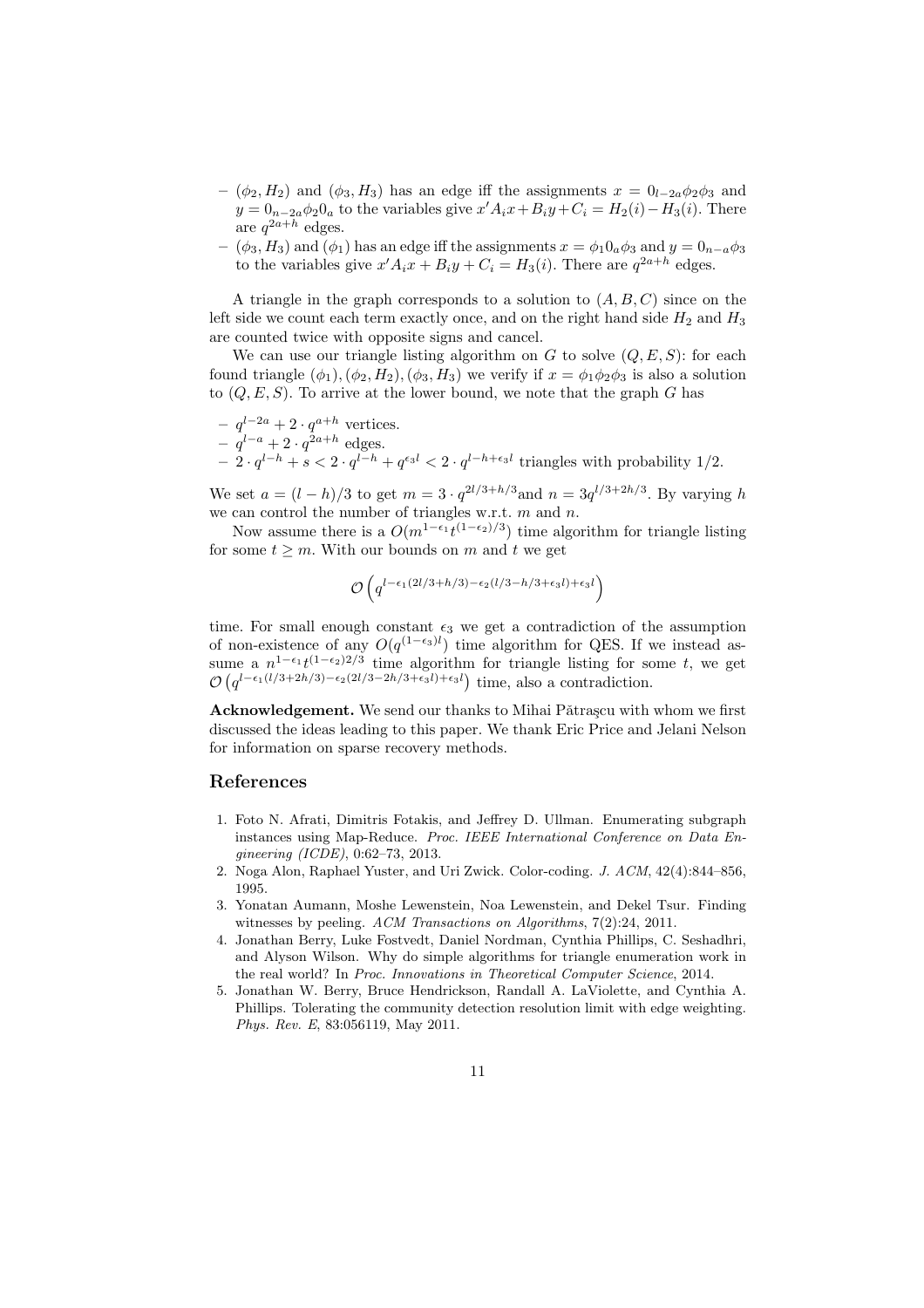- 6. Shumo Chu and James Cheng. Triangle listing in massive networks. ACM Trans. Knowl. Discov. Data, 6(4):17:1–17:32, 2012.
- 7. N. Courtois, A. Klimov, J. Patarin, and A. Shamir. Efficient algorithms for solving overdefined systems of multivariate polynomial equations. In Proc. EUROCRYPT, pages 392–407, 2000.
- 8. Brooke Foucault Welles, Anne Van Devender, and Noshir Contractor. Is a friend a friend? Investigating the structure of friendship networks in virtual worlds. In CHI'10 Extended Abstracts on Human Factors in Computing Systems, pages 4027– 4032. ACM, 2010.
- 9. Leszek Gasieniec, Miroslaw Kowaluk, and Andrzej Lingas. Faster multi-witnesses for boolean matrix multiplication. Inf. Process. Lett., 109(4):242–247, 2009.
- 10. Xiaocheng Hu, Yufei Tao, and Chin-Wan Chung. Massive graph triangulation. In Proc. of SIGMOD, pages 325–336. ACM, 2013.
- 11. X. Huang and V. Y. Pan. Fast rectangular matrix multiplication and applications. J. of Complexity, 14(2):257–299, 1998.
- 12. Piotr Indyk. Explicit constructions for compressed sensing of sparse signals. In Proc. of 19th SODA, pages 30–33, 2008.
- 13. Alon Itai and Michael Rodeh. Finding a minimum circuit in a graph. SIAM Journal on Computing, 7(4):413–423, 1978.
- 14. Zahra Jafargholi and Emanuele Viola. 3SUM, 3XOR, triangles. CoRR, abs/1305.3827, 2013.
- 15. A. Kipnis and A. Shamir. Cryptanalysis of the HFE public key cryptosystem by relinearization. In Proc. CRYPTO, volume 1666, pages 19–30, 1999.
- 16. Mihail N. Kolountzakis, Gary L. Miller, Richard Peng, and Charalampos E. Tsourakakis. Efficient triangle counting in large graphs via degree-based vertex partitioning. Internet Mathematics, 8(1-2):161–185, 2012.
- 17. S. Landau. Polynomials in the nation's service: using algebra to design the advanced encryption standard. American Mathematical Monthly, 111:89–117, 2004.
- 18. F. Le Gall. Powers of tensors and fast matrix multiplication. CoRR, abs:1401.7714, 2014.
- 19. Francois Le Gall. Faster algorithms for rectangular matrix multiplication. In Proc. Foundations of Computer Science, pages 514–523, 2012.
- 20. Rasmus Pagh and Francesco Silvestri. The input/output complexity of triangle enumeration. arXiv preprint arXiv:1312.0723, 2013.
- 21. J. Patarin. Cryptoanalysis of the matsumoto and imai public key scheme of eurocrypt'88. In Proc. CRYPTO, pages 248–261, 1995.
- 22. Ely Porat and Martin J. Strauss. Sublinear time, measurement-optimal, sparse recovery for all. In Proc. of 23rd SODA, pages 1215–1227. SIAM, 2012.
- 23. Mihai Pǎtraṣcu. Towards polynomial lower bounds for dynamic problems. In Proc. of 42nd STOC, pages 603–610, 2010.
- 24. Thomas Schank and Dorothea Wagner. Finding, counting and listing all triangles in large graphs, an experimental study. In Experimental and Efficient Algorithms, pages 606–609. Springer, 2005.
- 25. V. Vassilevska and R. Williams. Finding, minimizing, and counting weighted subgraphs. In Proc. STOC, pages 455–464, 2009.
- 26. Nan Wang, Jingbo Zhang, Kian-Lee Tan, and Anthony KH Tung. On triangulationbased dense neighborhood graph discovery. Proc. VLDB Endowment, 4(2):58–68, 2010.
- 27. Virginia Vassilevska Williams. Multiplying matrices faster than coppersmithwinograd. In Proc. of 44nd STOC, pages 887–898, 2012.